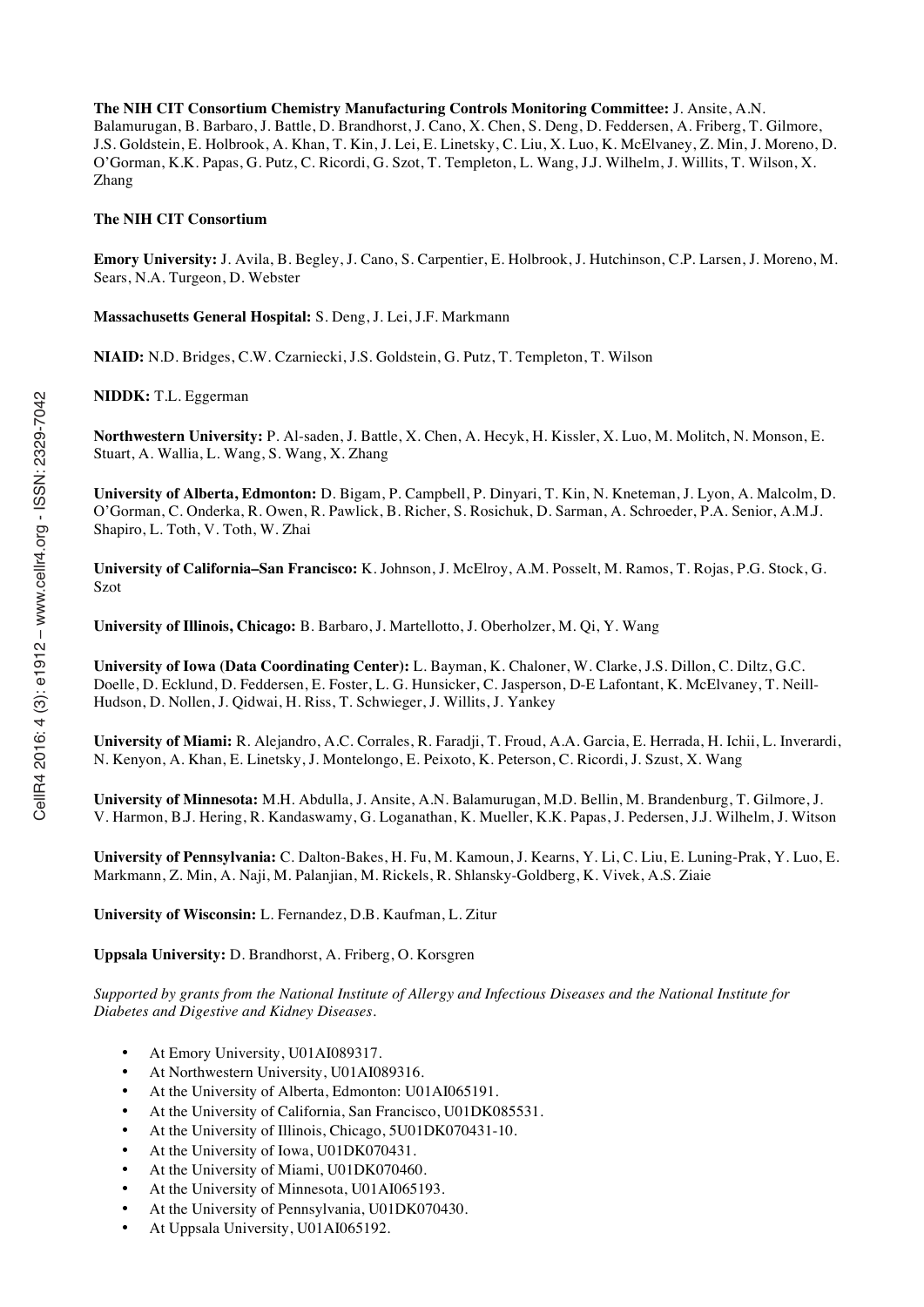*In addition, the study was supported by the following GCRC and CTSA awards:*

- At Emory University: UL1TR000454.
- At Northwestern University: 5UL1RR025741 and 8UL1TR000150.
- At the University of California, San Francisco, UL1TR000004.
- At the University of Illinois, Chicago, UL1TR000050.
- At the University of Miami: 1UL1TR000460.
- At the University of Minnesota: 5M01-RR000400 and UL1TR000114.
- At the University of Pennsylvania: UL1TR000003.

Address correspondence to: Camillo Ricordi MD, Chairman, CIT Steering Committee, ricordi@miami.edu

# **To cite this article**

*Raw Material Specification, Phase I Solution – Standard Operating Procedure of the NIH Clinical Islet Transplantation Consortium*

CellR4 2016; 4 (3): e1912